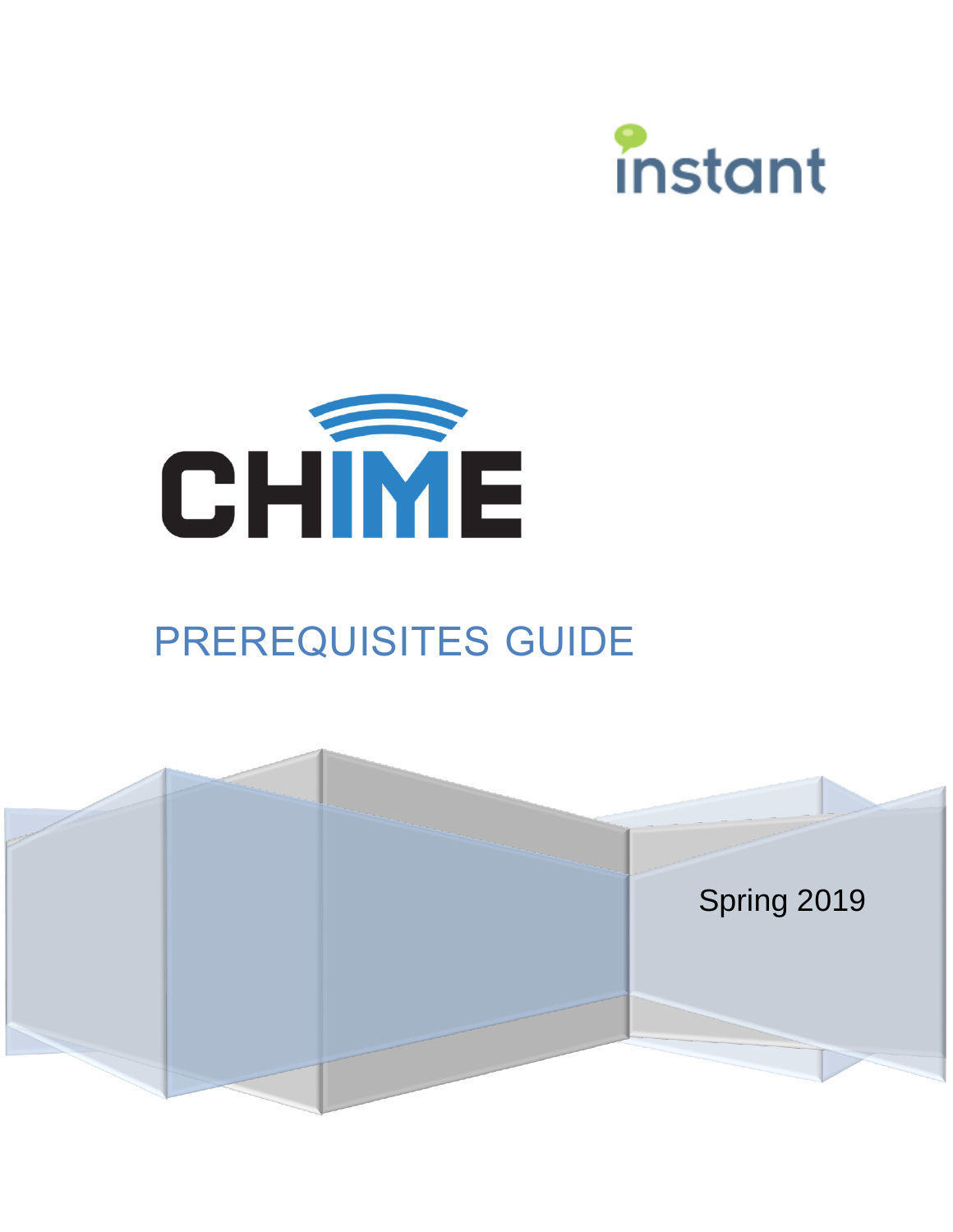#### **Copyright and Disclaimer**

This document, as well as the software described in it, is furnished under license of the Instant Technologies Software Evaluation Agreement and may be used or copied only in accordance with the terms of such license. The content of this document is furnished for informational use only, is subject to change without notice, and should not be construed as a commitment by Instant Technologies. Instant Technologies assumes no responsibility or liability for any errors or inaccuracies that may appear in this document. All information in this document is confidential and proprietary.

Except as permitted by the Software Evaluation Agreement, no part of this document may be reproduced, stored in a retrieval system, or transmitted in any form or by any means, electronic, mechanical, recording, or otherwise, without the prior written permission of Instant Technologies.

Copyright © 2005 - 2019 Instant Technologies, All rights reserved.

#### **Trademarks**

All other trademarks are the property of their respective owners.

#### **Contact Information**

See our Web site for Customer Support information.

<http://www.instant-tech.com/>



**ISV/Software Solutions**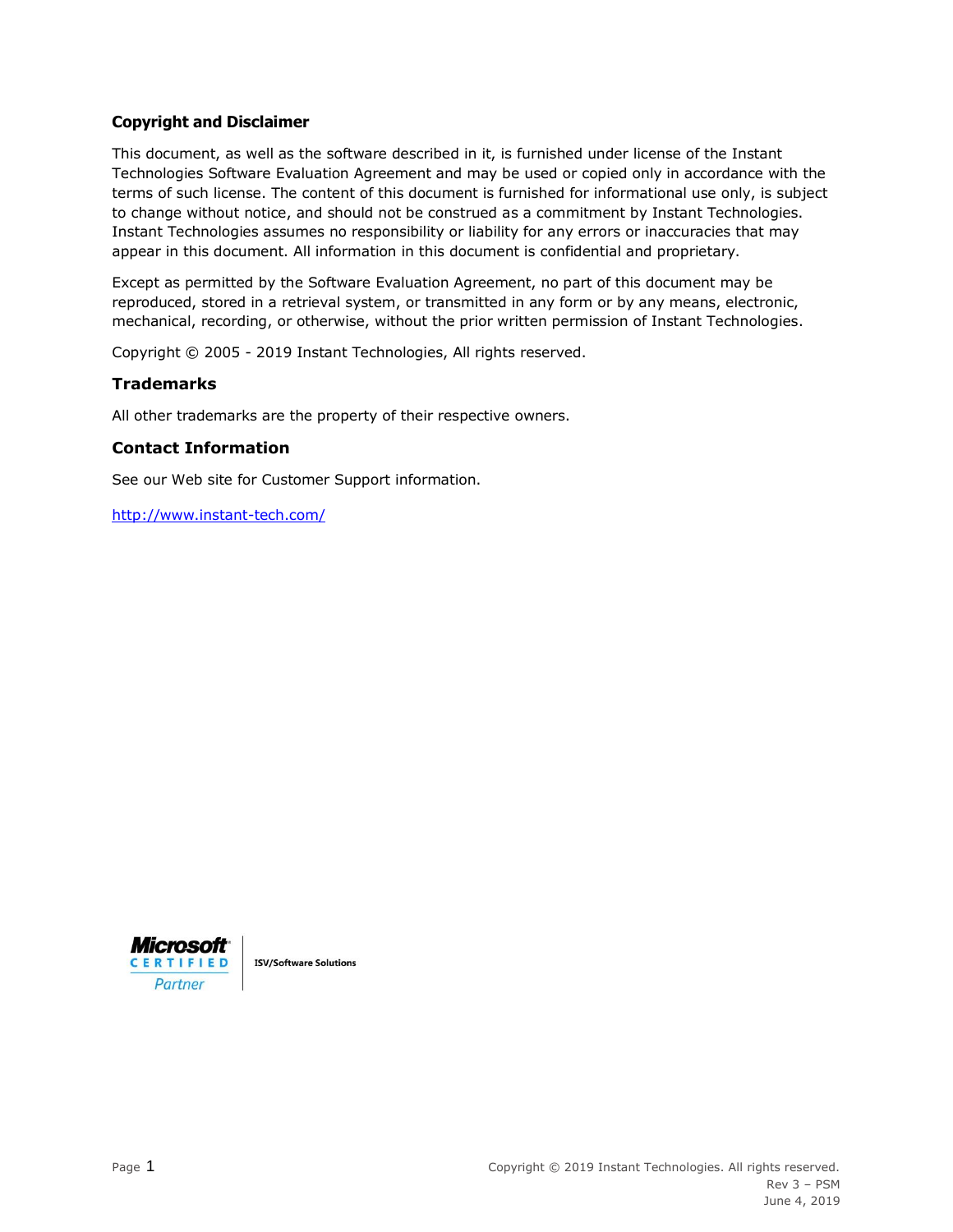## **CONTENTS**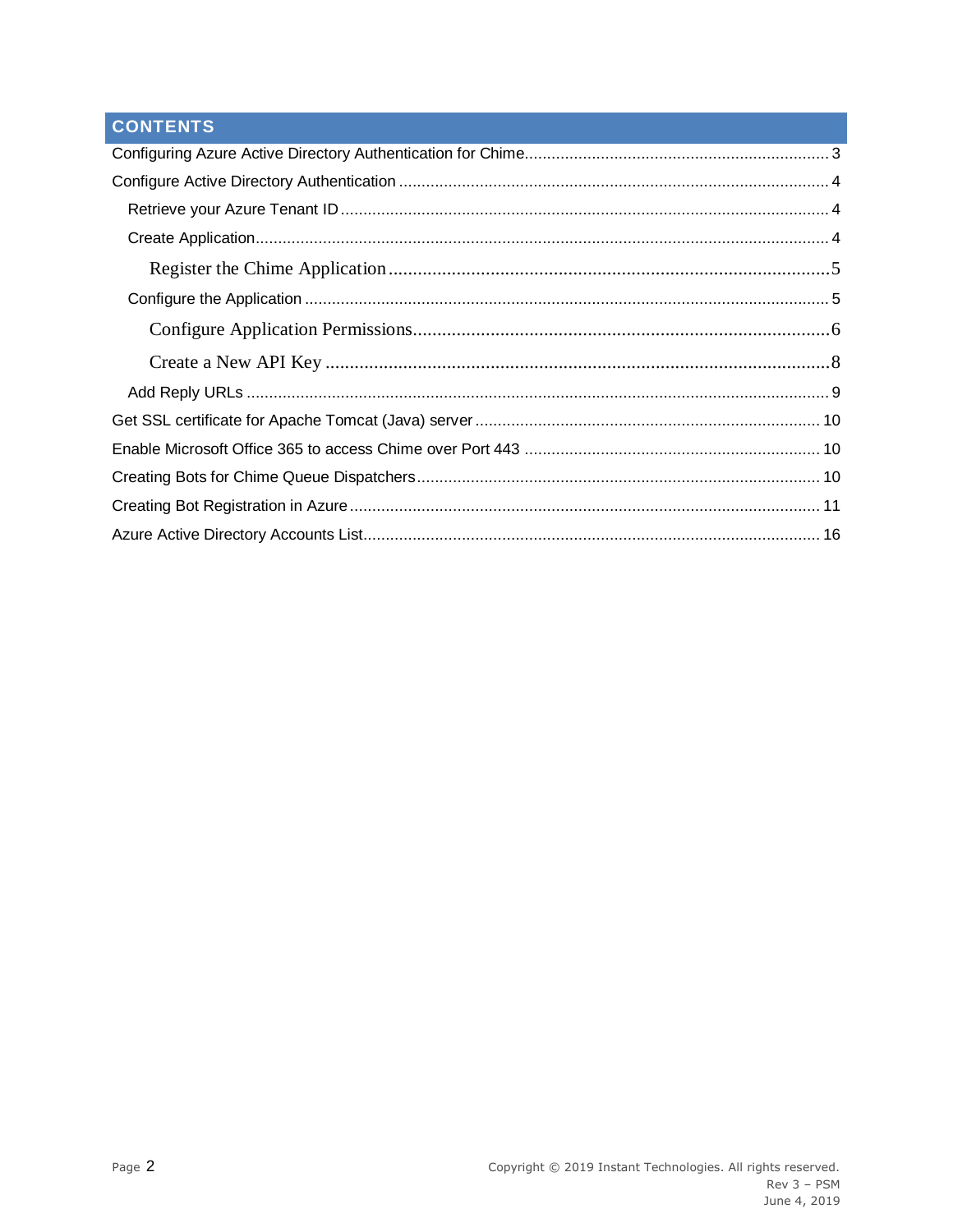## CHIME PREREQUISITES GUIDE

## <span id="page-3-0"></span>**CONFIGURING AZURE ACTIVE DIRECTORY AUTHENTICATION FOR CHIME**

Chime requires the configuration of an Azure Active Directory application in order to allow Chime to leverage Office 365 for user authentication, and to communicate with your Microsoft Teams users. This document will outline how to configure these two applications.

Prerequisites:

- 1. You must have an Office365 tenant for your organization.
- 2. You must be an administrator of your Office 365 domain.
- 3. An Azure account linked with your Office 365 Identity. If this is not done, see <https://technet.microsoft.com/en-us/library/dn832618.aspx>

All configuration steps in this guide take place in the Azure Active Directory component of the Azure portal.

- 1. Sign into the Azure AD portal [\(https://portal.azure.com\)](https://portal.azure.com/).
- 2. Select the Azure Active Directory in the left-hand navigation pane.



**Figure 1: Azure Active Directory Sidebar**

If the Azure Active Directory is not available on the left-hand navigation pane, it is available in All services then the section labeled Identity

| Create a resource          | All services<br>Filter             | By category $\vee$ |                                  |
|----------------------------|------------------------------------|--------------------|----------------------------------|
| $\frac{1}{2}$ All services | IDENTITY (13)                      |                    |                                  |
| <b>FAVORITES</b><br>*      | Azure Active Directory<br>89       | ☆                  | e de<br>Azure AD B2C             |
| Dashboard<br>н             | Azure Information Protection<br>ы  | ★                  | <b>SM</b> Groups                 |
| ₩.<br>All resources        | Azure AD Connect Health<br>œ.      | $^{\star}$         | All Azure AD Cloud App Discovery |
| Resource groups            | Azure AD Identity Protection<br> ⊛ | $^{\star}$         | 55<br>Enterprise applications    |
| App Services               | Access reviews<br> ◈               | ★                  |                                  |

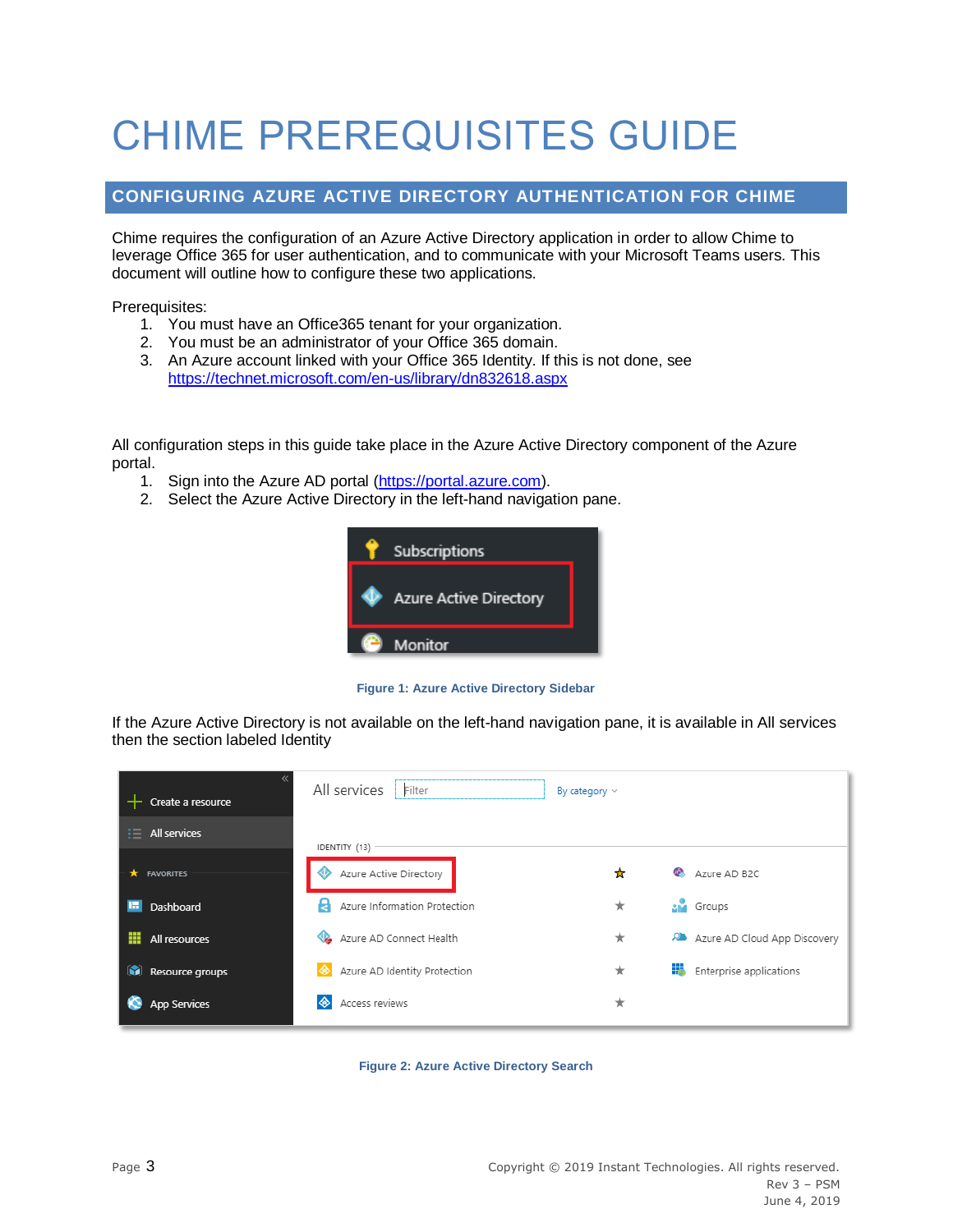## <span id="page-4-0"></span>**CONFIGURE ACTIVE DIRECTORY AUTHENTICATION**

## <span id="page-4-1"></span>RETRIEVE YOUR AZURE TENANT ID

### H Properties

- 1. Select in the navigation pane in the **Azure Active Directory** blade.
- 2. Copy the **Directory ID** from the field, and save it somewhere convenient. You will need this value when configuring Chime. **Note**: The Directory ID is often referred to as the "Tenant ID" in Microsoft documentation, both terms are referring to this ID.

| * Name                |
|-----------------------|
| <b>Your Company</b>   |
| Country or region     |
| <b>United States</b>  |
| Datacenter region     |
| <b>United States</b>  |
| Notification language |
| English               |
| Directory ID          |
| someguidvaluehere     |

**Figure 3: Copy Directory ID**

## <span id="page-4-2"></span>CREATE APPLICATION 1. Select **App Registrations** in the new navigation pane within the **Azure Active Directory** blade. **III** App registrations

2. Click the **New application registration** option in the **Azure Active Directory** blade.



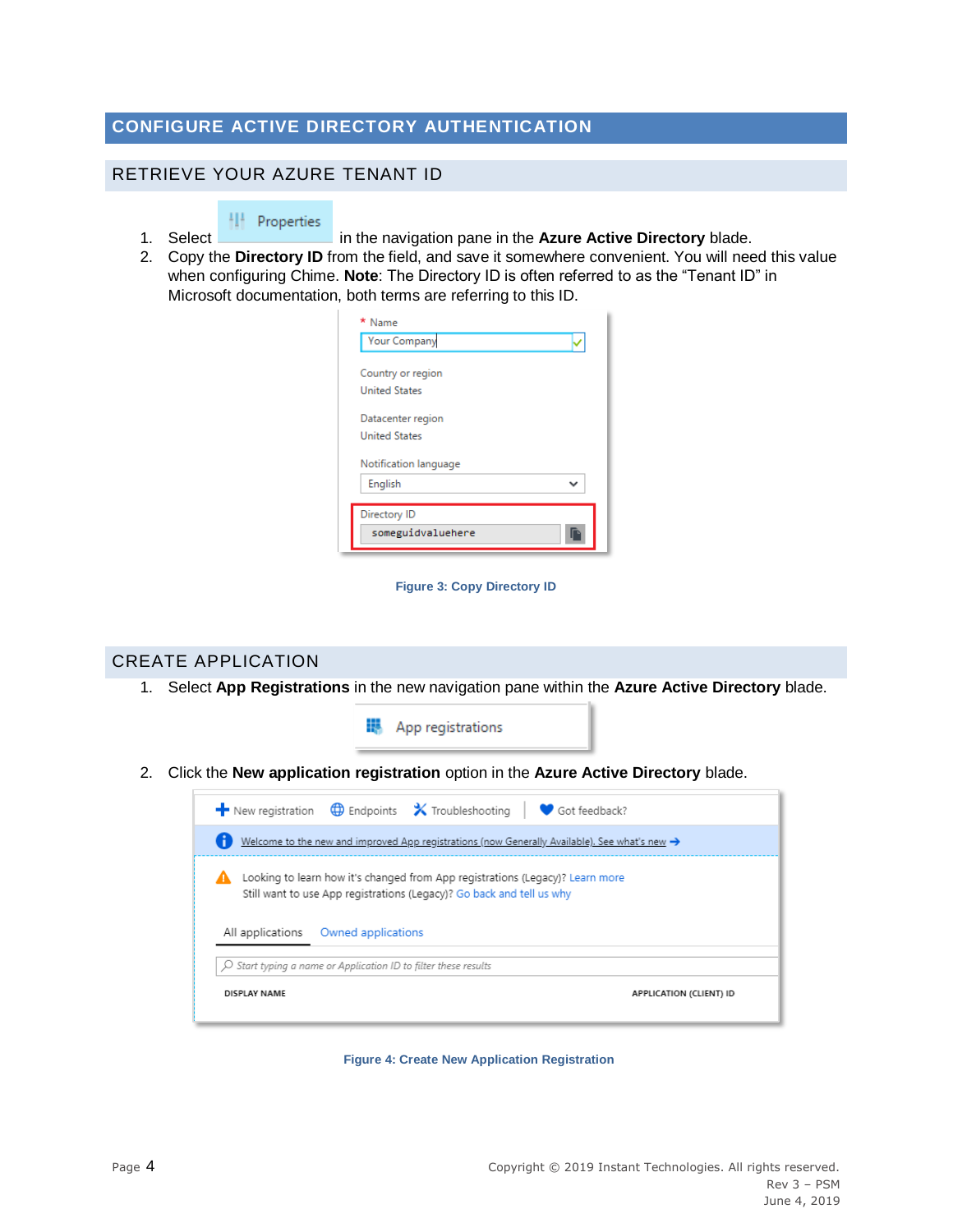## <span id="page-5-0"></span>REGISTER THE CHIME APPLICATION

- 1. Create a name for this application (Chime is a suitable name)
- 2. Select **Accounts in this organizational directory only** as the Supported account types
- 3. Enter the URL for the server that Chime will be hosted on, with the */Chime* route in the URL (ex: [https://yourserver.domain.com/Chime\)](https://yourserver.domain.com/Chime)

*NOTE: Be sure that the /Chime is included in the URL, this will automatically configure the Reply URL to correctly work with the Chime application*

| Dashboard > instant technologies - App registrations > Register an application                                                                                                                                             |
|----------------------------------------------------------------------------------------------------------------------------------------------------------------------------------------------------------------------------|
| Register an application                                                                                                                                                                                                    |
|                                                                                                                                                                                                                            |
| * Name                                                                                                                                                                                                                     |
| The user-facing display name for this application (this can be changed later).                                                                                                                                             |
| CHime                                                                                                                                                                                                                      |
|                                                                                                                                                                                                                            |
| Supported account types                                                                                                                                                                                                    |
| Who can use this application or access this API?                                                                                                                                                                           |
| ) Accounts in this organizational directory only (instant technologies)<br>۰                                                                                                                                               |
| Accounts in any organizational directory                                                                                                                                                                                   |
| Accounts in any organizational directory and personal Microsoft accounts (e.g. Skype, Xbox, Outlook.com)                                                                                                                   |
| Help me choose                                                                                                                                                                                                             |
|                                                                                                                                                                                                                            |
| Redirect URI (optional)                                                                                                                                                                                                    |
| We'll return the authentication response to this URI after successfully authenticating the user. Providing this now is<br>optional and it can be changed later, but a value is required for most authentication scenarios. |
| https://yourwebserver.domain.com/chime<br>Web<br>$\check{~}$                                                                                                                                                               |

**Figure 5: Create the Chime Web App / API**

4. Click the **Register** button in the bottom of the Register an Application blade.

## <span id="page-5-1"></span>CONFIGURE THE APPLICATION

- 1. Click on the newly created application in the **App Registrations** blade. If you have many applications, you may need to search for it.
- 2. In the Overview window, you will be able to record the **Application ID**. This value will be used when configuring Chime. This page also will allow you to record the Directory (tenant) ID if you were unable to in the previously.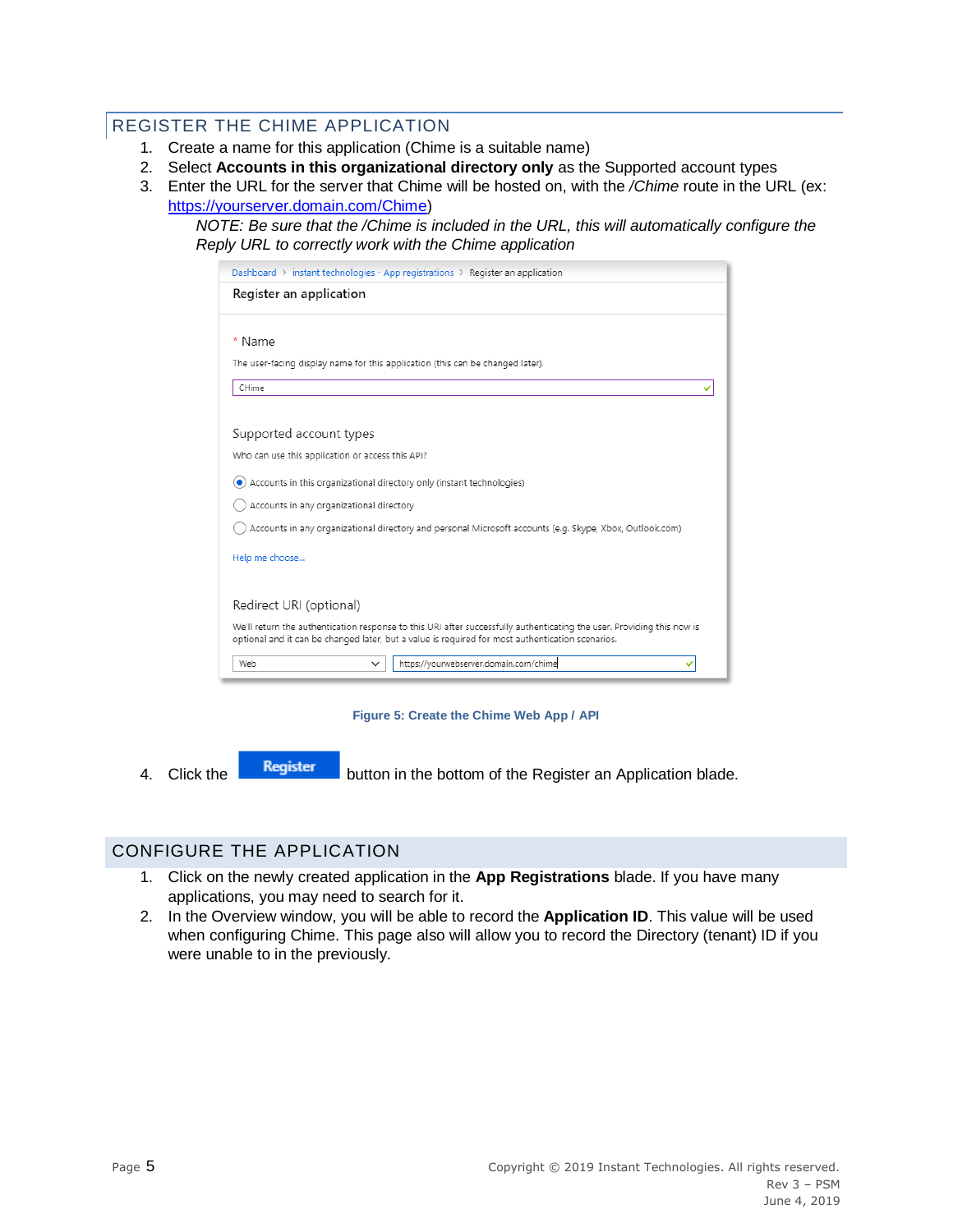## <span id="page-6-0"></span>CONFIGURE APPLICATION PERMISSIONS

1. Click the **API Permissions** button.



**Figure 6: Access Required API Permissions**

2. Click the **Add a Permission** button in the API Permissions window.

| <b>API / PERMISSIONS NAME</b>    | <b>TYPE</b> | <b>DESCRIPTION</b>            | <b>ADMIN CONSENT REQUIRED</b>                  |
|----------------------------------|-------------|-------------------------------|------------------------------------------------|
| Azure Active Directory Graph (2) |             |                               |                                                |
| Directory.Read.All               | Application | Read directory data           | <b>Granted for Instant Te</b><br>Yes<br>$\sim$ |
| User, Read                       | Delegated   | Sign in and read user profile | Granted for Instant Te<br>۰                    |
| Microsoft Graph (3)              |             |                               |                                                |
| Directory.Read.All               | Application | Read directory data           | Granted for Instant Te<br>Yes                  |
| <b>Group.ReadWrite.All</b>       | Application | Read and write all groups     | <b>Granted for Instant Te</b><br>Yes<br>$\sim$ |
| <b>User, Read, All</b>           | Application | Read all users' full profiles | <b>Granted for Instant Te</b><br>Yes<br>$\sim$ |
|                                  |             |                               |                                                |

#### **Figure 7: Manage Required Permissions**

3. Select **Graph API** from the list of Microsoft API's listed.

| Take advantage of the tremendous amount of data in Office 365. Enterprise Mobility +<br>Security, and Windows 10. Access Azure AD, Excel, Intune, Outlook/Exchange, OneDrive,<br>OneNote, SharePoint, Planner, and more through a single endpoint. |                                                                                                                       |
|----------------------------------------------------------------------------------------------------------------------------------------------------------------------------------------------------------------------------------------------------|-----------------------------------------------------------------------------------------------------------------------|
| <b>Azure Key Vault</b><br>Manage your key vaults as well as the<br>keys, secrets, and certificates within your<br>Key Vaults                                                                                                                       | <b>Azure Rights Management</b><br>Services<br>Allow validated users to read and write<br>protected content            |
| Data Export Service for<br><b>Microsoft Dynamics 365</b><br>Export data from Microsoft Dynamics<br>CRM organization to an external<br>destination                                                                                                  | Dynamics 365 Business Central<br>Programmatic access to data and<br>functionality in Dynamics 365 Business<br>Central |
| Flow Service<br>Embed flow templates and manage flows                                                                                                                                                                                              | Intune<br>Programmatic access to Intune data                                                                          |
| OneNote                                                                                                                                                                                                                                            | <b>Power BI Service</b><br>Programmatic access                                                                        |
|                                                                                                                                                                                                                                                    | Create and manage notes, lists, pictures,                                                                             |

**Figure 8: Configure Required Permissions**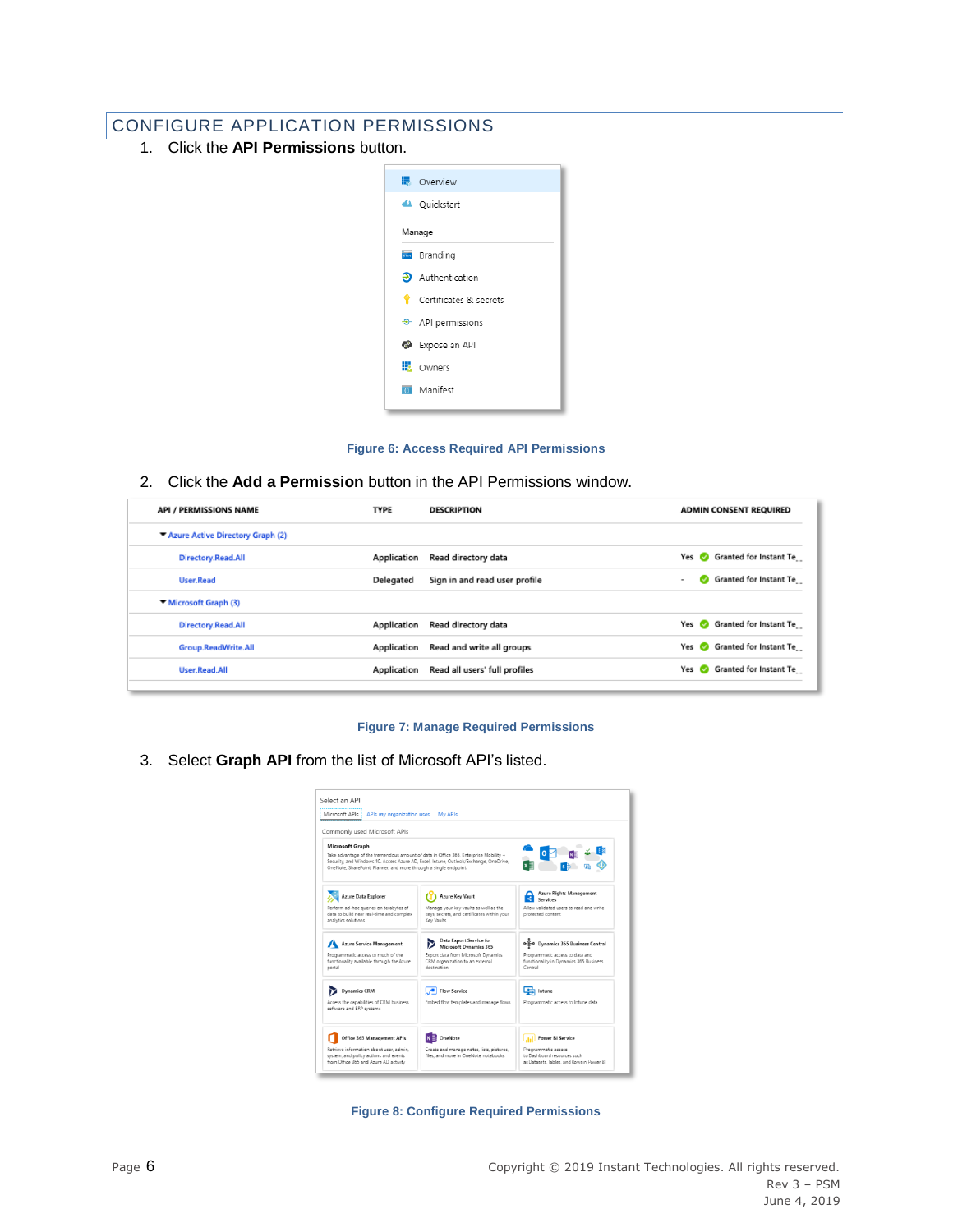- 4. Select **Application permissions**.
- 5. Use the search bar to find and add the following required permissions
	- a. Directory.Read.All
	- b. Group.ReadWrite.All
	- c. User.Read.All
- 6. Once all of the above permissions are selected, click the **Add Permissions** button.

| Directory (1)                                 |            |
|-----------------------------------------------|------------|
|                                               |            |
| Directory.Read.All<br>$\overline{\mathsf{v}}$ | Yes        |
| Read directory data @                         |            |
| Directory.ReadWrite.All                       | <b>Yes</b> |
| Read and write directory data @               |            |
| Domain                                        |            |
| EduAdministration                             |            |
| EduAssignments                                |            |
| ▶ EduRoster                                   |            |
| Files                                         |            |
| $\blacktriangledown$ Group (1)                |            |
| Group.Read.All                                | Yes        |
| Read all groups @                             |            |
| Group.ReadWrite.All                           |            |
| √<br>Read and write all groups @              | Yes        |

#### **Figure 9: Select Permissions for Graph Api**

- 7. Click the Add a Permission button again.
- 8. Select **Azure Active Directory Graph**. This might be at the bottom of the list.
- 9. Select **Delegated permissions**.
- 10. Search for User.Read and Select it.

|                         | $\blacktriangledown$ User (1)                          |                          |  |
|-------------------------|--------------------------------------------------------|--------------------------|--|
| $\overline{\mathsf{v}}$ | User.Read<br>Sign in and read user profile             | $\overline{\phantom{0}}$ |  |
|                         | User.Read.All<br>Read all users' full profiles @       | Yes                      |  |
|                         | User.ReadBasic.All<br>Read all users' basic profiles @ | $\blacksquare$           |  |
|                         |                                                        |                          |  |

#### **Figure 10: Select Permissions for Delegated Permissions**

- 11. Select **Application permissions**.
- 12. Search for Directory.Read.All and Select it.

| $\blacktriangledown$ Directory (1) |                                                                      |     |
|------------------------------------|----------------------------------------------------------------------|-----|
| $\blacktriangledown$               | Directory.Read.All<br>Read directory data                            | Yes |
|                                    | Directory.ReadWrite.All<br>Read and write directory data $\mathbf 0$ | Yes |



13. Click the **Add Permissions** button.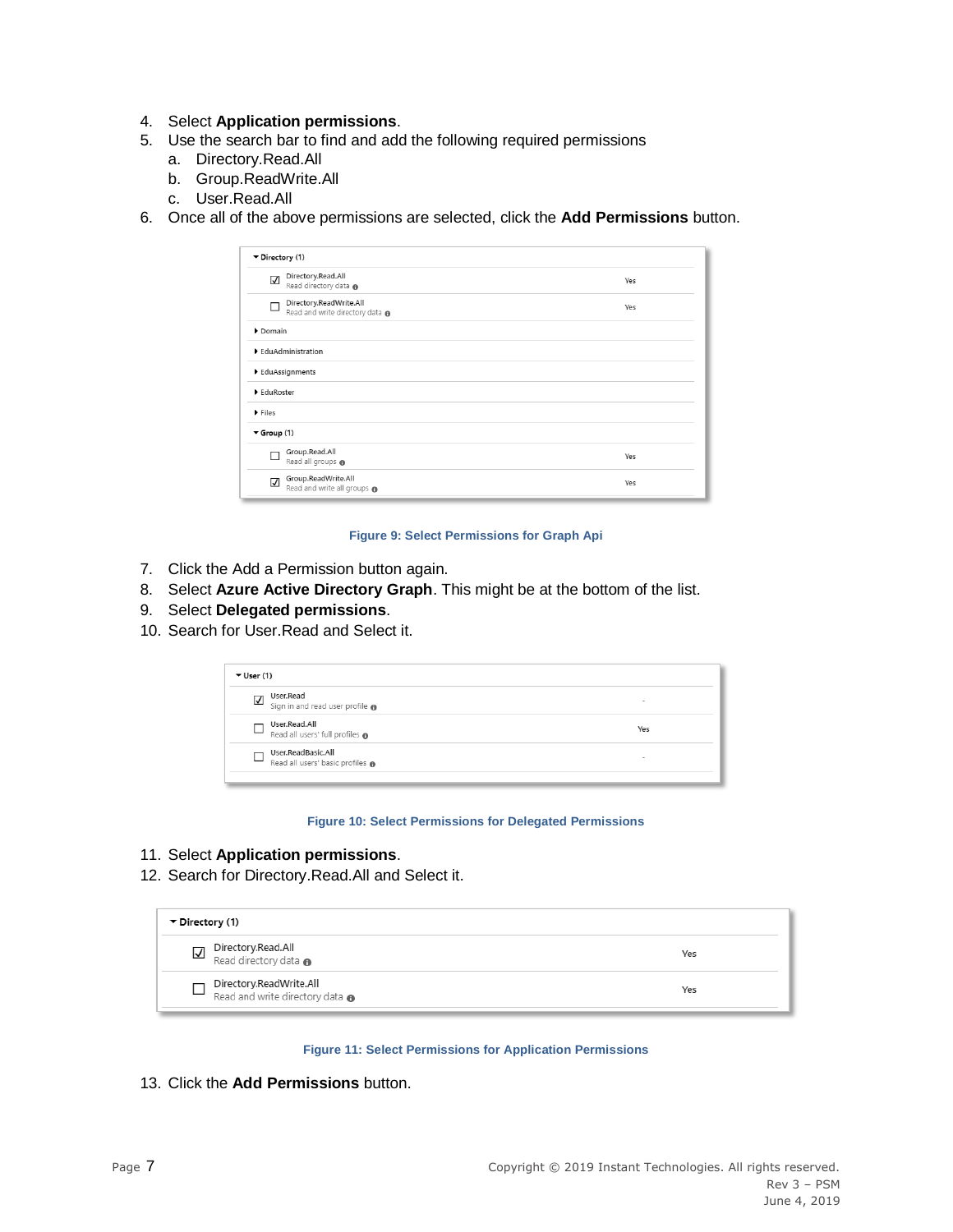## <span id="page-8-0"></span>CREATE A NEW API KEY

1. Click the **Certificates & secrets** button.



**Figure 12: Access Certificates & Secrets**

- 2. Click the **New client secret** button.
- 3. Enter a description for your client secret.
- 4. Select a duration for this API key. We suggest creating a key which never expires.
- 5. Click **Add** to create a new API key.
- 6. Copy the newly created API key somewhere you can retrieve it. You will need this API key when configuring the Chime application

| Client secrets                                                                                                                            |                |                                    |  |
|-------------------------------------------------------------------------------------------------------------------------------------------|----------------|------------------------------------|--|
| A secret string that the application uses to prove its identity when requesting a token. Also can be referred to as application password. |                |                                    |  |
| $+$ New client secret                                                                                                                     |                |                                    |  |
| <b>DESCRIPTION</b>                                                                                                                        | <b>EXPIRES</b> | VALUE                              |  |
| Chime                                                                                                                                     | 12/31/2299     | 1_xdz]6:*dUFscVX4P1[@z?JPMUrq33= [ |  |
|                                                                                                                                           |                |                                    |  |

**Figure 13: Setup API Key**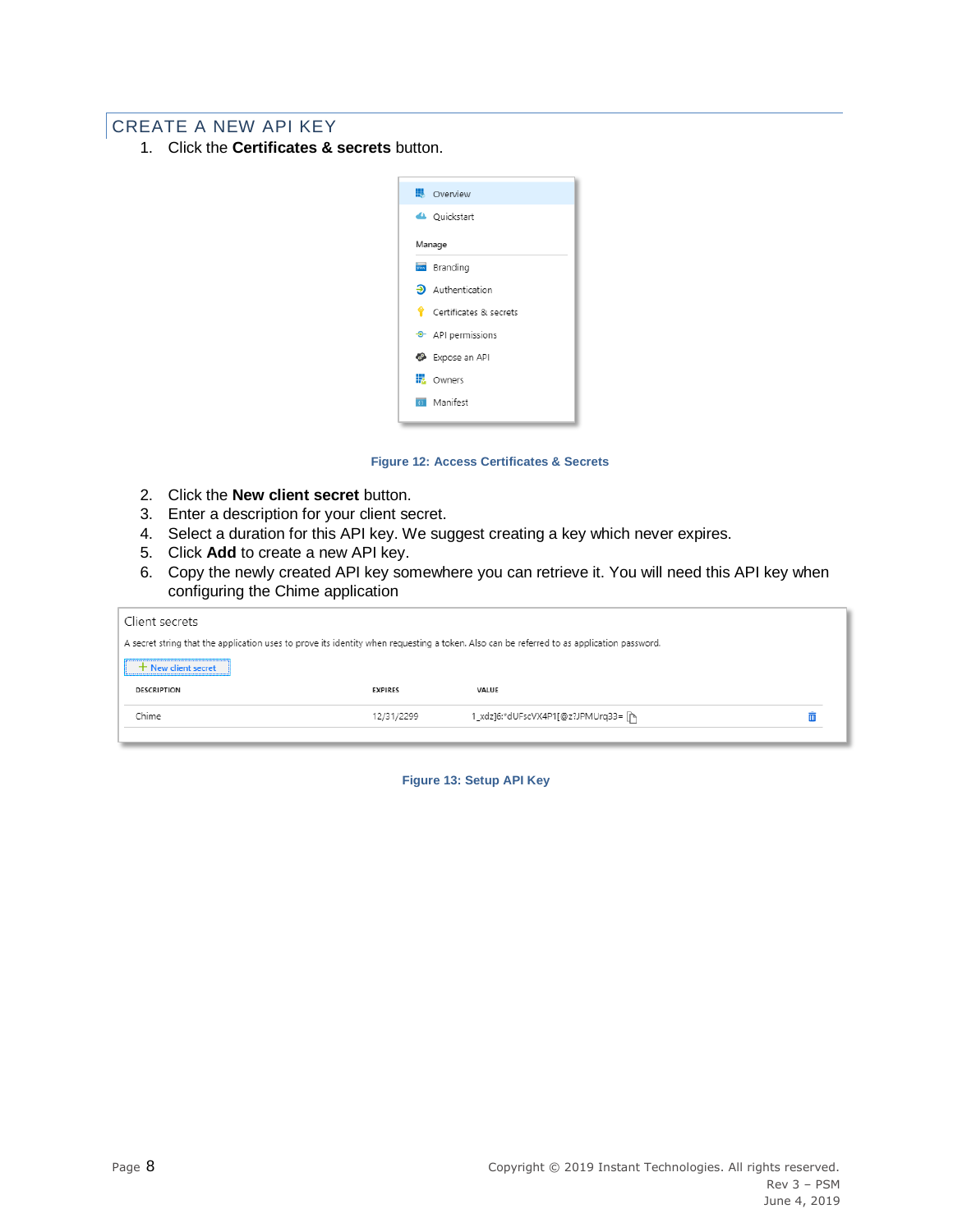## <span id="page-9-0"></span>ADD REPLY URLS

- 1. To add Reply URLs we will need to navigate to legacy version of the App Registrations blade.
- 2. Navigate back to the dashboard of your Azure Active Directory.
- 3. Click the **App registrations (Legacy)** button.
- 4. Select the app registration that you created earlier.
- 5. Click the **Settings** button on the blade that opens.
- 6. In the **Settings** blade, click the **Reply URLs** button.

| Settings<br>$\times$      | Reply URLs                                | $\times$<br>п |
|---------------------------|-------------------------------------------|---------------|
| $\rho$ Filter settings    | R Save X Discard                          |               |
| GENERAL                   | https://yourwebserver.domain.com/Chime    | $\cdots$      |
| HI Properties             | https://yourwebserver.domain.com/Chime/?a | цL            |
| <b>注 Reply URLs</b>       |                                           |               |
| <b>AM</b> Owners          |                                           |               |
| API ACCESS                |                                           |               |
| Required permissions      |                                           |               |
| Keys                      |                                           |               |
| TROUBLESHOOTING + SUPPORT |                                           |               |
| X Troubleshoot            |                                           |               |
| 3<br>New support request  |                                           |               |

#### **Figure 14: Configure Reply URLs**

- 7. There should be 1 reply URL saved in there already, it will look something like this: [https://\[yourwebserver\].domain.com/chime](https://[yourwebserver].domain.com/chime) (If there is not a URL there with this format, one should be added before proceeding to the next step)
- 8. In the text box below, add in a reply URL with this format: [https://\[yourwebserver\].domain.com/chime/?a](https://[yourwebserver].domain.com/chime/?a)
- 9. Click the **Save** button.
- 10. Close the Reply URLs blade.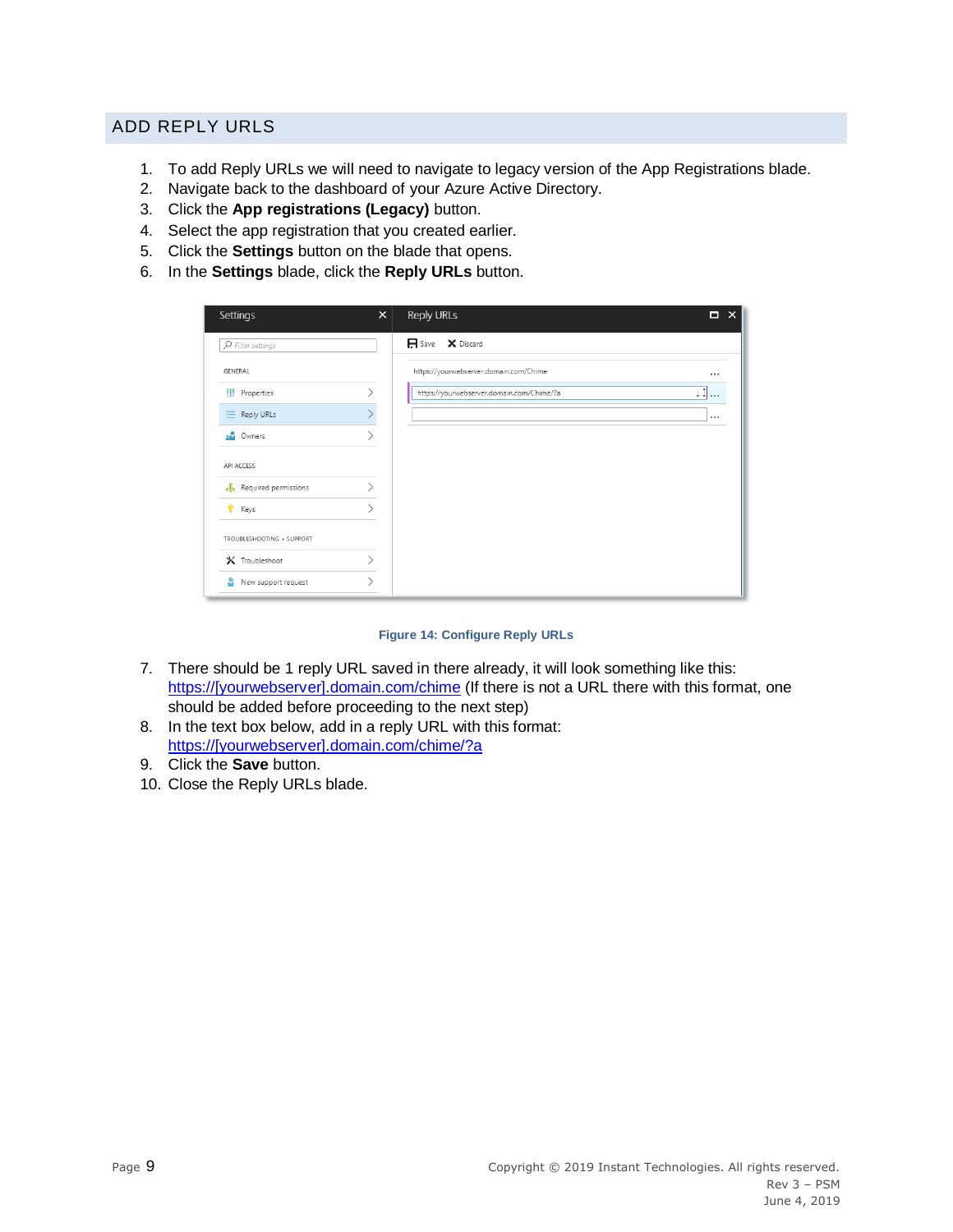## <span id="page-10-0"></span>**GET SSL CERTIFICATE FOR APACHE TOMCAT (JAVA) SERVER**

To set up Chime, you will need to acquire SSL certificate for Apache Tomcat (Java) server. This certificate will be installed in Apache Tomcat (Java) server running Chime application. Without this certificate installed, no users will be able to authenticate into the web app using Azure OAuth and Microsoft Teams won't be able to connect with Chime.

## <span id="page-10-1"></span>**ENABLE MICROSOFT OFFICE 365 TO ACCESS CHIME OVER PORT 443**

Chime instance should be accessible to Microsoft Azure services. Microsoft Azure requires access to send across IM events and messages in real time to Chime instance.

## <span id="page-10-2"></span>**CREATING BOTS FOR CHIME QUEUE DISPATCHERS**

This must be done after completing the Chime installation.

Each Chime queue will need at least one dispatcher bot endpoint created for users to access seeking help, and to route those requests to an agent. Each bot that is supplied for a queue will allow agents to handle one concurrent chat – i.e. for agents to be able to handle two chats from users at the same time, two bots must be created for the queue.

You must be an administrator for your Microsoft Azure subscription to complete these steps.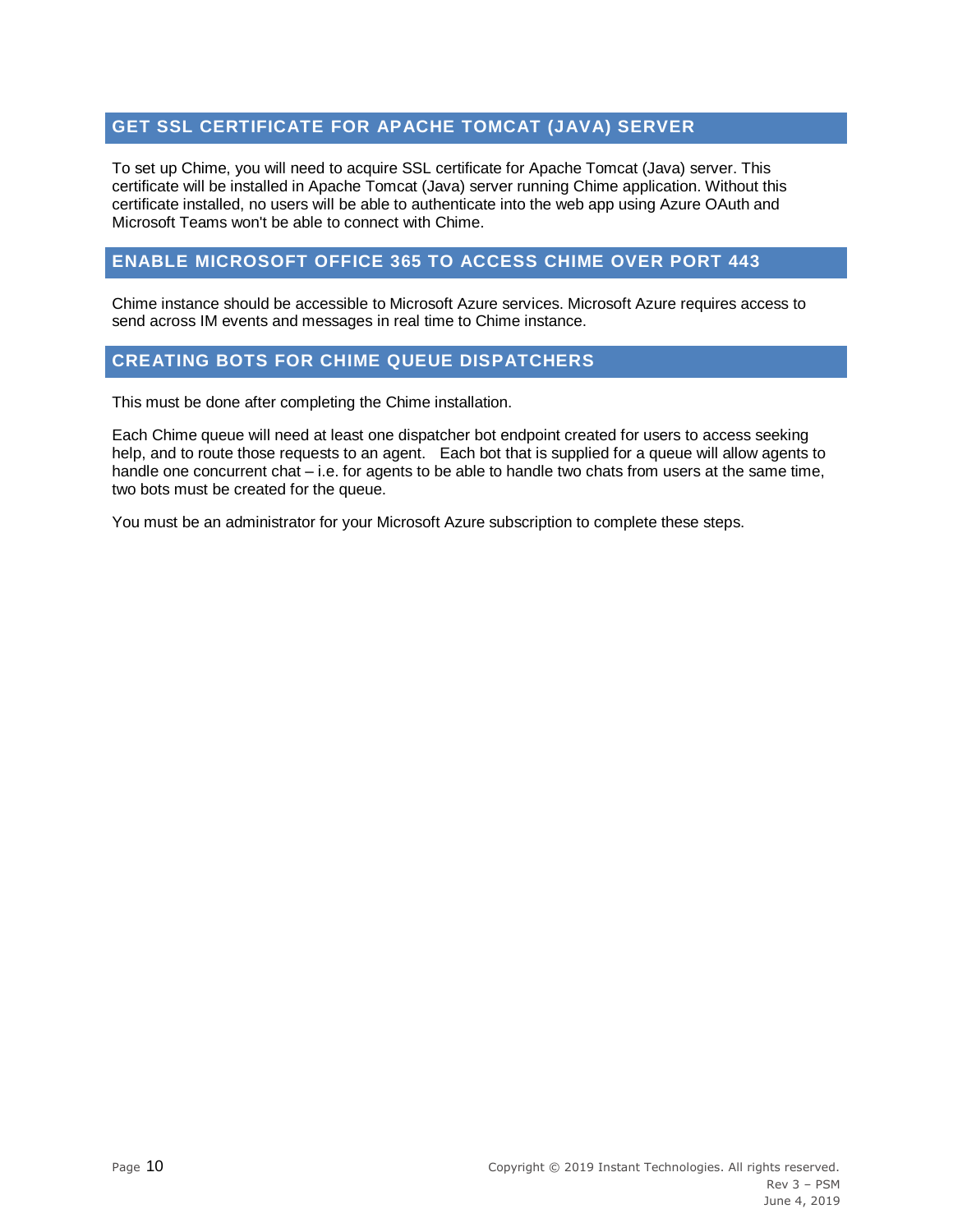## <span id="page-11-0"></span>**CREATING BOT REGISTRATION IN AZURE**

Note: Steps and screenshots displayed here are accurate as of April 2019. The Azure Portal changes rapidly, and the UI and flow may change slightly in the future.

1. Navigate to the Azure Portal, a[t https://portal.azure.com](https://portal.azure.com/)

|                                        | <b>Microsoft Azure</b>                     |   |  |
|----------------------------------------|--------------------------------------------|---|--|
| $\gg$                                  | Dashboard $\geq$ New                       |   |  |
|                                        | New                                        |   |  |
| A                                      |                                            |   |  |
| m.                                     | bot channels                               | × |  |
| . –<br>. –<br>$\overline{\phantom{a}}$ | Bot Channels Registration                  |   |  |
|                                        | $\cdots$<br>Windows Server 2016 Datacenter |   |  |

**Figure 15: Navigate to Bot Channels Registration**

- 2. Click the "Create Resource" button in the side bar. Enter "Bot Channels Registration" in the search bar and select the matching option from the list.
- 3. Click **Create** to start creating the resource.



**Figure 16: Create Bot Channels Registration**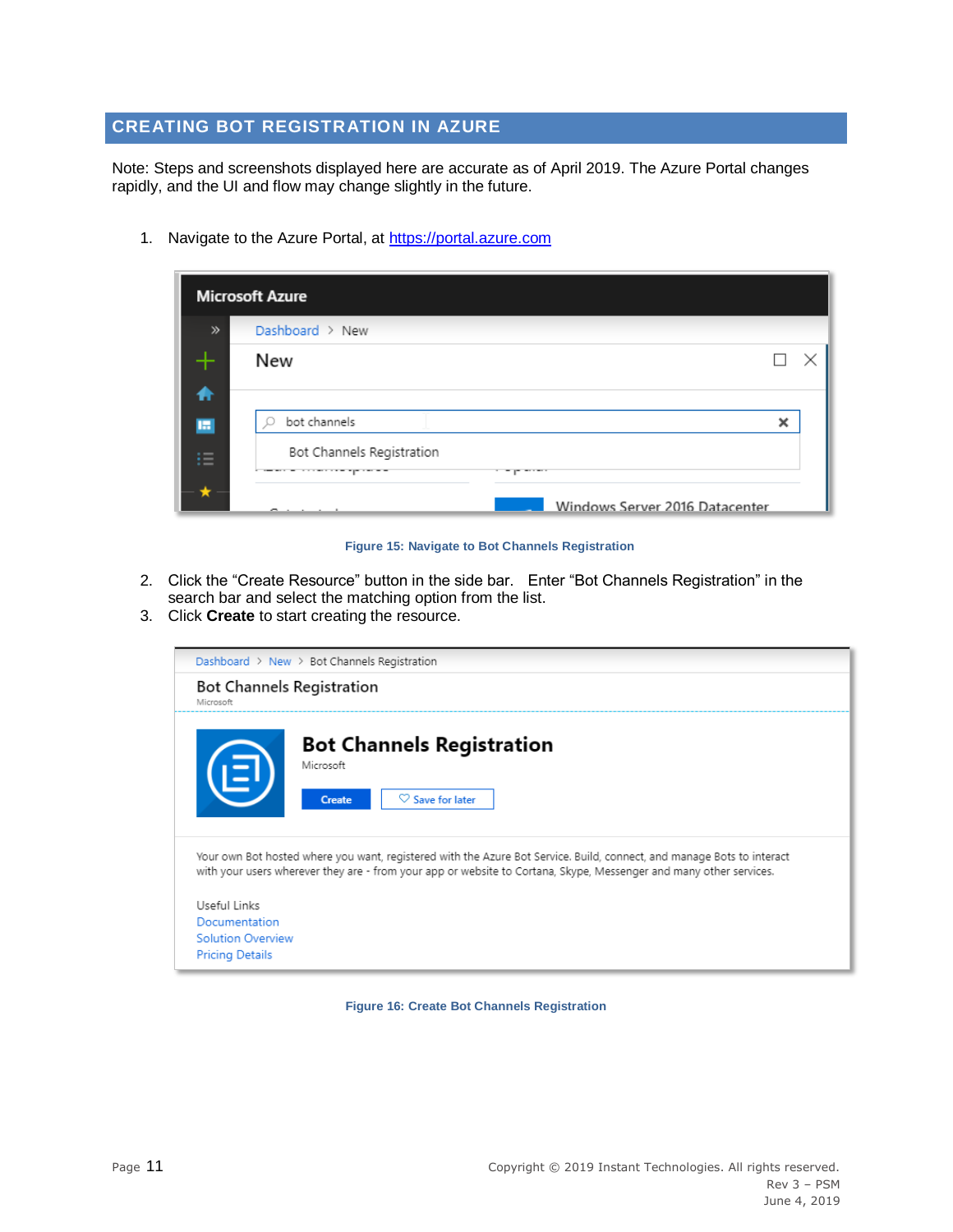4. You should see a configuration page to create the Bot Channel Registration. Fill out the following fields:

| * Bot name @                             |  |
|------------------------------------------|--|
| ChimeBot                                 |  |
| * Subscription                           |  |
| Pay-As-You-Go Dev/Test                   |  |
| Resource group                           |  |
| eric team bot                            |  |
| Create new                               |  |
| * Location                               |  |
| East US                                  |  |
| Pricing tier (View full pricing details) |  |
| S1 (1K Premium Msgs/Unit)                |  |
| Messaging endpoint                       |  |
| https URL                                |  |
| Application Insights @                   |  |
| On<br>Off                                |  |
|                                          |  |
| Microsoft App ID and password @          |  |
| Auto create App ID and password          |  |

**Figure 17: Bot Channels Registration Fields**

**Bot name:** Select an appropriate name for the bot – we would suggest matching the name of the queue in Chime that this bot will be used with

**Subscription:** Select an Azure subscription to tie this bot registration to.

**Resource Group**: Select an existing Azure Resource Group to contain this registration, or create a new resource group. We would suggest creating a group and using it for all Chime bot registrations.

**Location:** Select the most appropriate Azure datacenter location for your users.

#### **Pricing Tier:**

a. If users will be primarily contacting Chime through the Teams client, then the F0 tier may be the most cost-effective and appropriate level

b. If users will be primarily using the web client to contact Chime, then select the S1 tier. **Messaging endpoint:** Enter Chime instance HTTPS URL:

[https://\[yourwebserver\].domain.com/ITFramework/api/messages](https://[yourwebserver].domain.com/ITFramework/api/messages) This value will remain same for all Chime Bot Ids

#### **Application Insights:** Off

**Microsoft App ID and password:** Leave this as "Auto create App ID and password"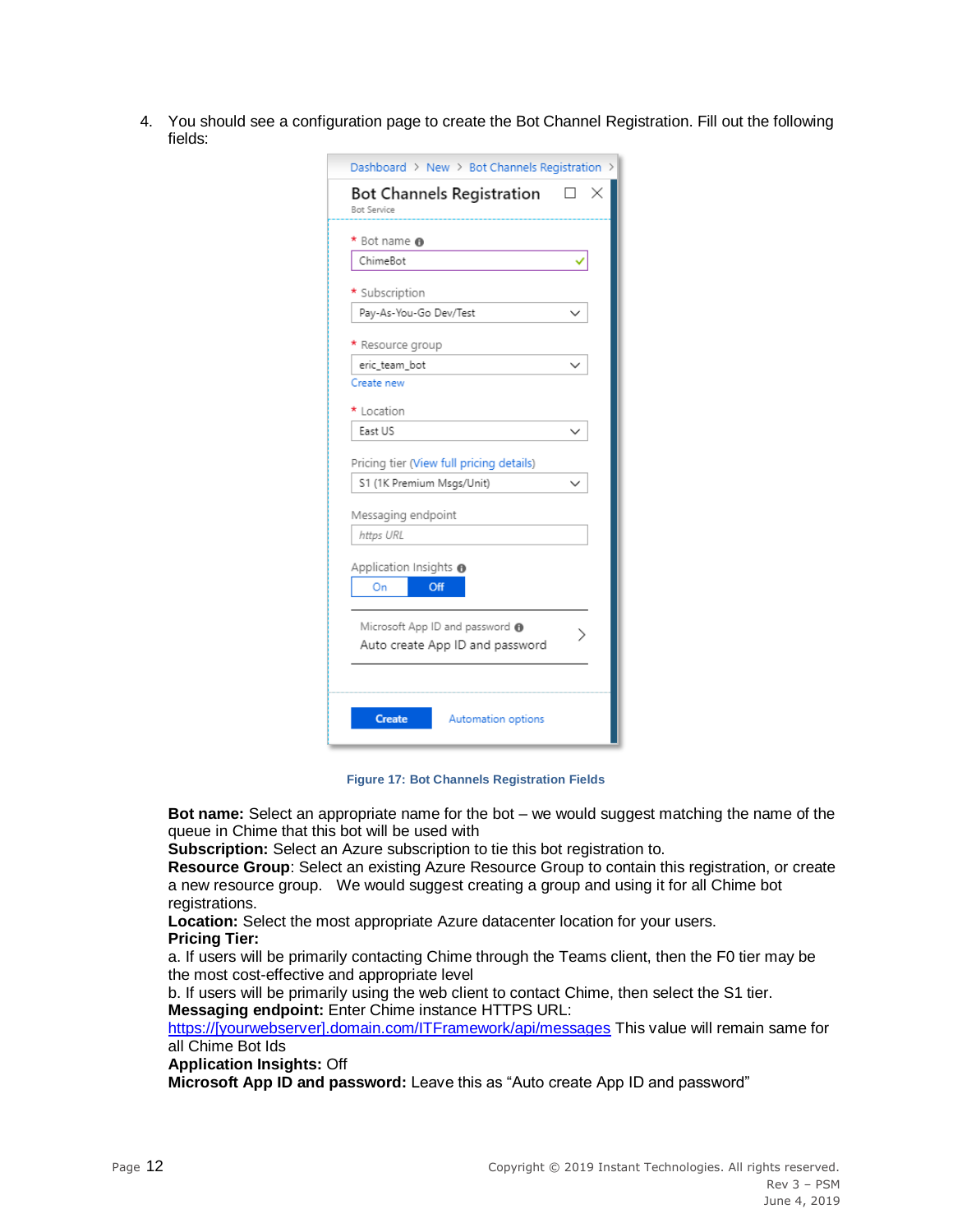- 5. When this is completed, click "Create" and the bot registration will be created. After some time, this provisioning will complete, and you can navigate to the settings for the bot registration.
- 6. Next, navigate to the Channels tab for the bot registration Click the Teams icon to enable the bot for Microsoft Teams

| Dashboard > ChimeBot2_77b - Overview > ChimeBot2 - Channels |                                 |                                             |             |  |
|-------------------------------------------------------------|---------------------------------|---------------------------------------------|-------------|--|
| ChimeBot2 - Channels<br>Bot Channels Registration           |                                 |                                             |             |  |
| $\ll$<br>O Search (Ctrl+/)                                  |                                 |                                             |             |  |
| ⊕<br>Overview                                               | Connect to channels             |                                             |             |  |
| Activity log<br>в                                           |                                 |                                             |             |  |
| alle<br>Access control (IAM)                                | Published<br>Health<br>Name     |                                             |             |  |
| Tags<br>∙                                                   |                                 |                                             |             |  |
| Bot management                                              | Web Chat<br>$\overline{\cdots}$ | Running                                     | $\sim$ $-$  |  |
| Test in Web Chat                                            |                                 |                                             |             |  |
| in Analytics                                                |                                 |                                             |             |  |
| Channels                                                    |                                 |                                             |             |  |
| Settings                                                    | Add a featured channel          |                                             |             |  |
| Speech priming                                              |                                 |                                             |             |  |
| <b>O</b> Bot Service pricing                                | $\bigoplus$<br><b>Fi</b> :      | S                                           |             |  |
| Support + troubleshooting                                   |                                 |                                             |             |  |
| New support request                                         |                                 |                                             |             |  |
|                                                             | More channels                   |                                             |             |  |
|                                                             | $\triangleright$<br>Email       | Facebook<br>GroupMe<br>÷                    | kik-<br>Kik |  |
|                                                             |                                 |                                             |             |  |
|                                                             | $\bullet$<br>$\beta$<br>LINE    | Skype for Business<br>$\mathbf{s}$<br>Slack | Telegram    |  |
|                                                             | ⊕<br>Twilio (SMS)               |                                             |             |  |

**Figure 18: Add Teams to Channels Tab**

7. No additional configuration is needed for Chime functionality, so just click Save to enable the Teams channel

| Dashboard > ChimeBot2_77b - Overview > ChimeBot2 - Channels |                                                       |
|-------------------------------------------------------------|-------------------------------------------------------|
| ChimeBot2 - Channels<br>Bot Channels Registration<br>۴      |                                                       |
| $\alpha$<br>O Search (Ctrl+/)                               |                                                       |
| @ Overview                                                  | Configure MSTeams                                     |
| Activity log                                                |                                                       |
| Access control (IAM)                                        |                                                       |
| $P$ Tags                                                    | ◆ ≓ 中                                                 |
| Bot management                                              |                                                       |
| Test in Web Chat                                            |                                                       |
| in Analytics                                                |                                                       |
| Channels                                                    | <b>Messaging</b><br>Calling<br>Publish                |
| <sup>2</sup> Settings                                       |                                                       |
| Speech priming                                              |                                                       |
| <b>O</b> Bot Service pricing                                | Messaging Learn more                                  |
| Support + troubleshooting                                   | Messaging is available by default for your bot.<br>ß, |
| New support request                                         |                                                       |
|                                                             |                                                       |
|                                                             |                                                       |
|                                                             |                                                       |
|                                                             |                                                       |
|                                                             |                                                       |
|                                                             |                                                       |
|                                                             |                                                       |
|                                                             |                                                       |
|                                                             | Delete Channel<br>Cancel<br>Save                      |

**Figure 19: Save Configuration**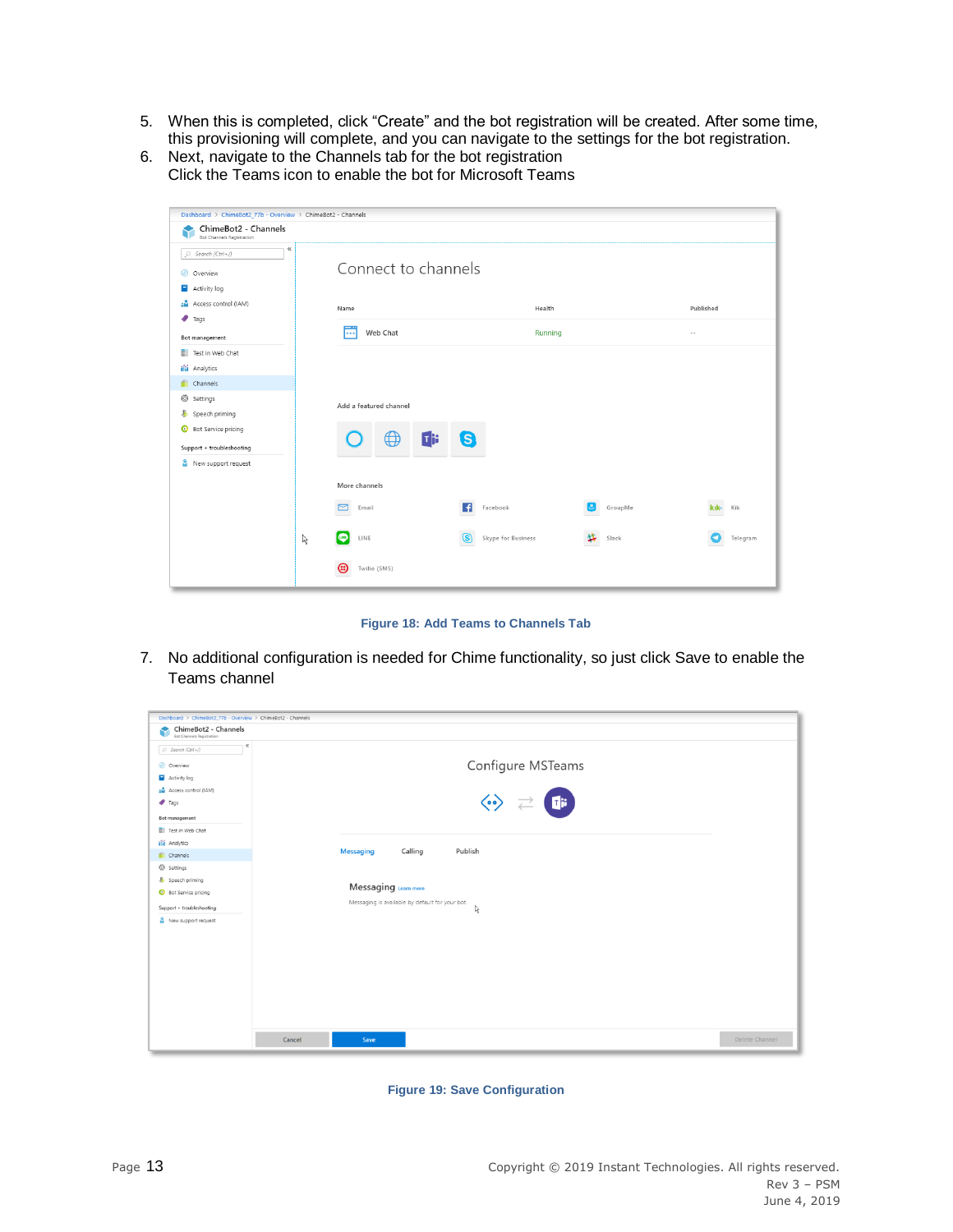8. If the Chime web client is going to be used to contact the queue, it is also necessary to configure the Direct Line channel

| $\ll$       |                     |                                                                                                                              |                                                                                                                                                                                                                                                                                                    |
|-------------|---------------------|------------------------------------------------------------------------------------------------------------------------------|----------------------------------------------------------------------------------------------------------------------------------------------------------------------------------------------------------------------------------------------------------------------------------------------------|
|             |                     |                                                                                                                              |                                                                                                                                                                                                                                                                                                    |
|             |                     |                                                                                                                              |                                                                                                                                                                                                                                                                                                    |
|             |                     |                                                                                                                              |                                                                                                                                                                                                                                                                                                    |
| <••>        |                     |                                                                                                                              |                                                                                                                                                                                                                                                                                                    |
|             |                     |                                                                                                                              |                                                                                                                                                                                                                                                                                                    |
|             |                     |                                                                                                                              |                                                                                                                                                                                                                                                                                                    |
|             | + Add new site      | Default Site $\mathcal{Q}$                                                                                                   | □ Disable   Ⅲ                                                                                                                                                                                                                                                                                      |
|             | <b>Default Site</b> |                                                                                                                              |                                                                                                                                                                                                                                                                                                    |
|             |                     |                                                                                                                              |                                                                                                                                                                                                                                                                                                    |
|             |                     | XXXXXXXXXXXXXXXXXXXXXXXXXXXXXXXXX                                                                                            | Show   Regenerate                                                                                                                                                                                                                                                                                  |
|             |                     |                                                                                                                              |                                                                                                                                                                                                                                                                                                    |
|             |                     | XXXXXXXXXXXXXXXXXXXXXXXXXXXXXXXXX                                                                                            | Show   Regenerate                                                                                                                                                                                                                                                                                  |
| <b>Done</b> |                     | Version<br>documentation.<br>$\leq$ 1.1<br>$\Xi$ 3.0<br>Block attachment upload from user<br>Enhanced authentication options |                                                                                                                                                                                                                                                                                                    |
|             |                     |                                                                                                                              | Configure Direct Line<br>$\bigoplus$<br>Secret keys<br>Select which versions of the Direct Line protocol are enabled on this site. More<br>information about these versions can be found in the Direct Line reference<br>For bots using Azure Bot Service authentication, enable tamper-proof user |

**Figure 20: Configure Direct Line**

- 9. Click on the Show button to reveal the Direct Line secret key. Save this value, as it will be required later to configure the bot in Chime.
- 10. Next navigate to the Settings tab on the bot registration.

| Dashboard > ChimeBot2_77b - Overview > ChimeBot2 - Settings |                                                                   |  |  |  |  |
|-------------------------------------------------------------|-------------------------------------------------------------------|--|--|--|--|
| ChimeBot2 - Settings<br>Bot Channels Registration           |                                                                   |  |  |  |  |
| «<br>Search (Ctrl+/)<br>$\circ$                             | X Discard<br>$H$ Save                                             |  |  |  |  |
| Overview                                                    | Bot profile                                                       |  |  |  |  |
| Activity log                                                | Icon                                                              |  |  |  |  |
| Access control (IAM)                                        | $\leftrightarrow$<br>▭<br>Upload custom icon<br>30K max, png only |  |  |  |  |
| Tags                                                        | * Display name <sup>®</sup>                                       |  |  |  |  |
| Bot management                                              | ChimeBot2                                                         |  |  |  |  |
| Test in Web Chat                                            |                                                                   |  |  |  |  |
| in Analytics                                                | Bot handle @<br>ChimeBot2                                         |  |  |  |  |
| Channels                                                    |                                                                   |  |  |  |  |
| @ Settings                                                  | Description @                                                     |  |  |  |  |
|                                                             |                                                                   |  |  |  |  |
| Speech priming<br>æ                                         | ß                                                                 |  |  |  |  |
| Bot Service pricing<br>О                                    |                                                                   |  |  |  |  |
| Support + troubleshooting                                   | Configuration<br>Messaging endpoint                               |  |  |  |  |
| New support request<br>a                                    | https URL                                                         |  |  |  |  |
| * Microsoft App ID (Manage) @                               |                                                                   |  |  |  |  |
|                                                             |                                                                   |  |  |  |  |
|                                                             | Analytics                                                         |  |  |  |  |
|                                                             | Application Insights Instrumentation key @                        |  |  |  |  |
|                                                             | Instrumentation key (Azure Application Insights key)              |  |  |  |  |
|                                                             | Application Insights API key @                                    |  |  |  |  |
|                                                             | API key (User-Generated Application Insights API key)             |  |  |  |  |
|                                                             | Application Insights Application ID @                             |  |  |  |  |
|                                                             | Application ID (Application Insights Application ID)              |  |  |  |  |
|                                                             | OAuth Connection Settings                                         |  |  |  |  |
|                                                             | No settings defined                                               |  |  |  |  |
|                                                             |                                                                   |  |  |  |  |

**Figure 21: Settings Tab**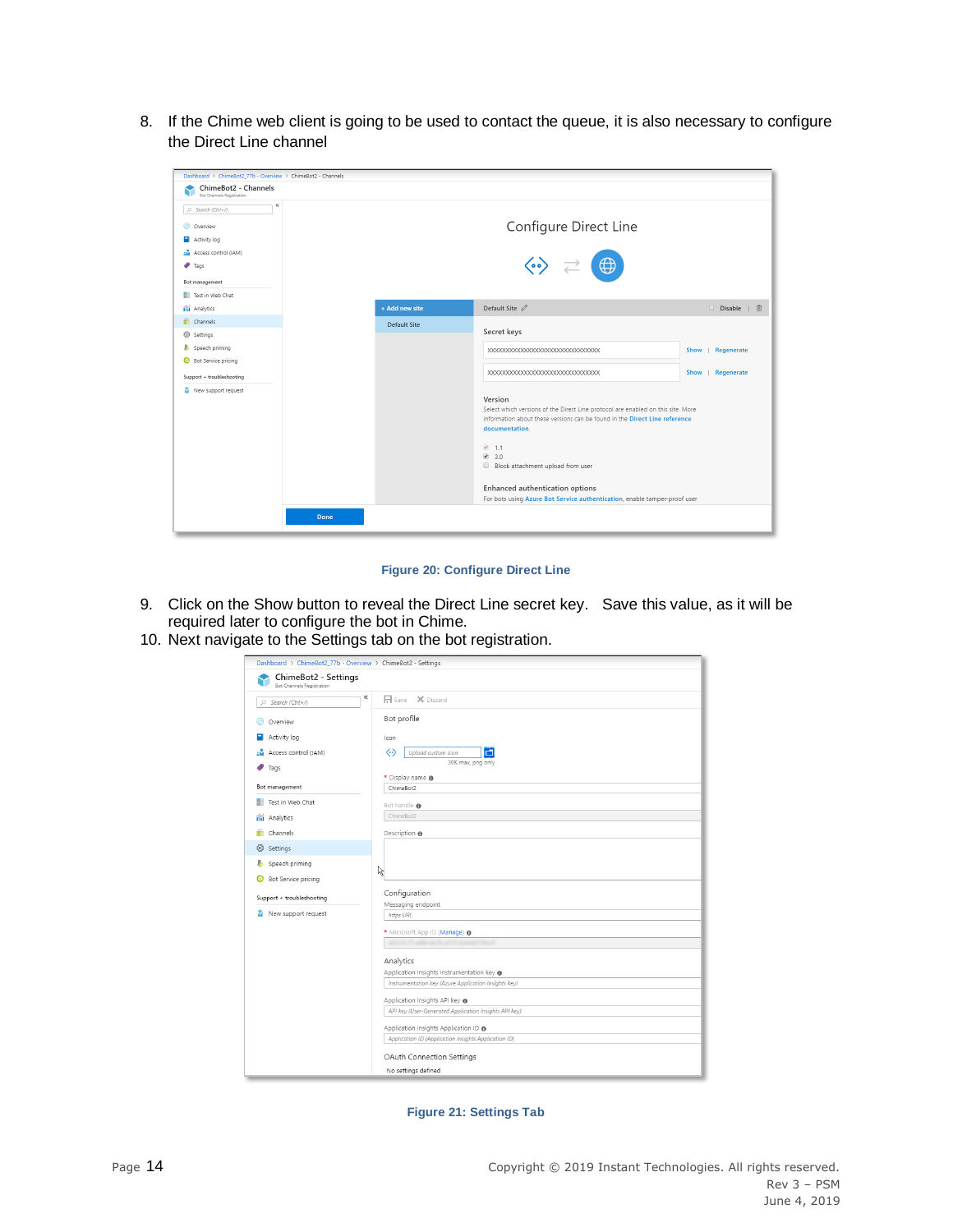You may upload a custom avatar image and customize the Display Name of the bot if you choose. Note: The Bot handle and Microsoft App ID fields here, as they will be needed to configure the bot in Chime.

11. At the present time, there is no way to determine the password that is associated with the automatically created App ID for the bot registration, so it is necessary to create a new password.

|                                                                         | ChimeBot2 Registration                                           |                         |        |
|-------------------------------------------------------------------------|------------------------------------------------------------------|-------------------------|--------|
|                                                                         | Click here for help integrating your application with Microsoft. |                         |        |
| Properties                                                              |                                                                  |                         |        |
| Name                                                                    |                                                                  |                         |        |
| ChimeBot2                                                               |                                                                  |                         |        |
| Application Id                                                          |                                                                  |                         |        |
| dcb12c17-e494-4e70-a215-b2a3e5136cc5                                    |                                                                  |                         |        |
| Application Secrets                                                     |                                                                  |                         |        |
| Generate New Key Pair Upload Public Key<br><b>Generate New Password</b> |                                                                  |                         |        |
| <b>Type</b>                                                             | Password/Public Key                                              | <b>Created</b>          |        |
| Password                                                                | fifeeeeeeeeee******************                                  | Apr 26, 2019 1:13:44 PM | Delete |
|                                                                         |                                                                  |                         |        |

**Figure 22: Generate New Password**

Click the Manage link next to the Microsoft App ID field.

This should bring you to a new page where it is possible to create a new password. Click the "Generate New Password" button and record the password value that is generated – it will be necessary to configure the bot in Chime.

12. With the **Bot Handle, App ID, App password, and Direct Line secret**, it is possible to setup the bot as a dispatcher in Chime. Navigate to your Chime server, and then to **Admin -> Bots & Dispatchers**, and click the New Dispatcher button.

| New Bot/Dispatcher    |               |                            |          |                                 | $\times$                  |
|-----------------------|---------------|----------------------------|----------|---------------------------------|---------------------------|
|                       |               |                            |          |                                 |                           |
| <b>Display Name</b>   | Dispatcher ID |                            |          |                                 |                           |
| <b>Tenant ID</b>      |               |                            |          |                                 |                           |
| <b>Type</b>           | Development   | v                          | Platform | <b>Microsoft Teams</b>          | $\boldsymbol{\mathrm{v}}$ |
| <b>Teams Base URI</b> | Server        |                            |          |                                 |                           |
| <b>Bot App ID</b>     | User          |                            |          |                                 |                           |
| <b>Bot Password</b>   | Password      |                            |          |                                 |                           |
|                       |               |                            |          |                                 |                           |
|                       |               |                            |          |                                 |                           |
|                       |               | Download Teams App Package |          | <b>Test Connection</b><br>Close | Save changes              |

**Figure 23: Setup Bot as Dispatcher in Chime**

For Teams Base URI enter value as:<https://smba.trafficmanager.net/amer/> After specifying values you should be able to verify and then save the new dispatcher.